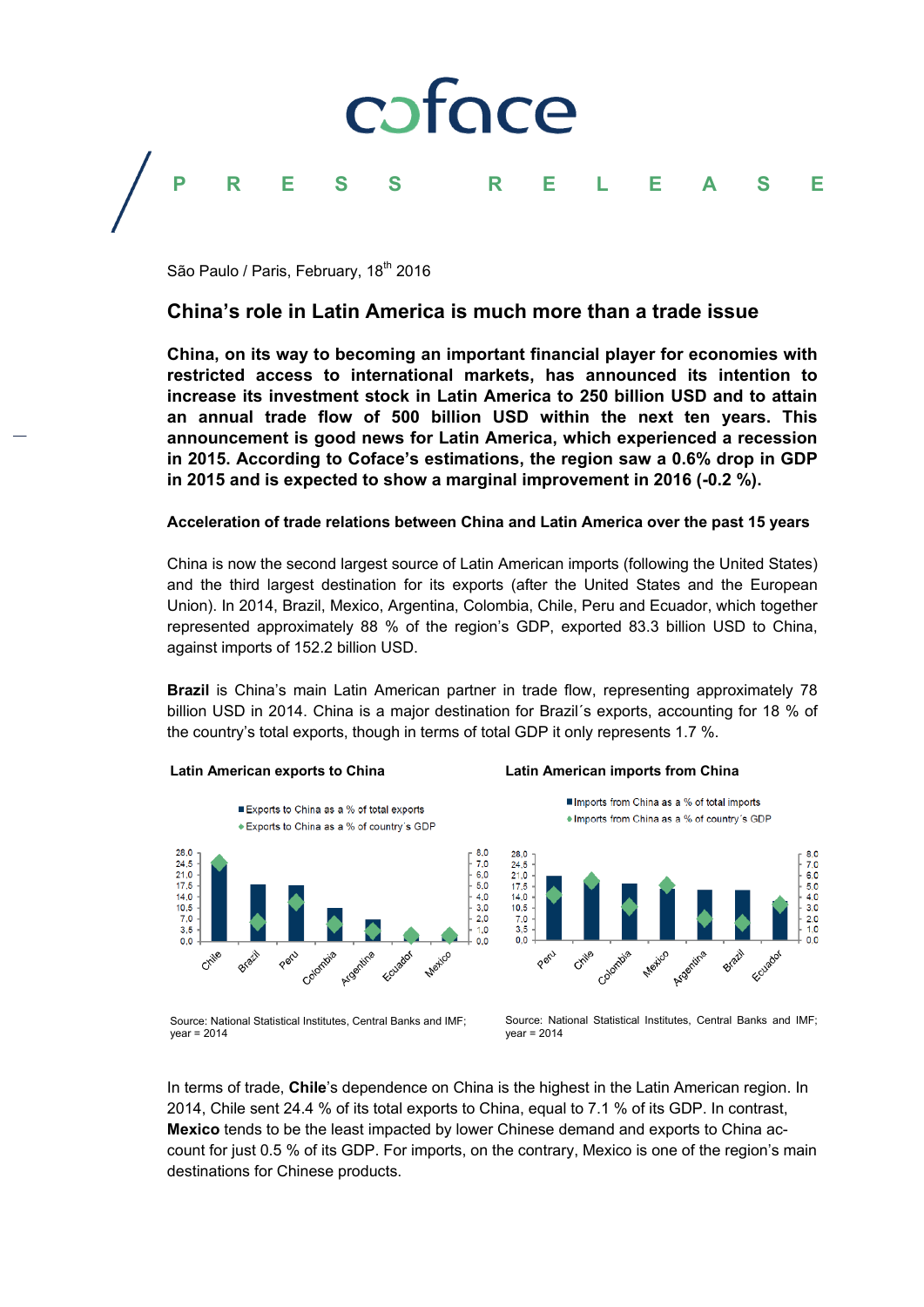## pface **PRESS RELEASE**

Latin America became a major supplier of basic products to China but was, in turn, invaded by cheap manufactured imports. Between 2009 and 2013, the five main products exported from Latin American and Caribbean countries (LAC) to China were commodities. These represented 71 % of the total exports from the region, while the five main Chinese exports to LAC accounted for 24 % of the total. LAC exports are more concentrated and based on low addedvalue products, while China's exports are more diversified, with higher added-value.

### **The future trade scenario appears less attractive**

Coface forecasts that Chinese GDP growth will continue to decelerate over the coming years, with 6.2 % in 2016, down from 6.9 % in 2015, and well below the annual growth average of 10 % reported during the previous decade. Latin America appears to be one of the most affected regions in the world by the Chinese slowdown, particularly with regards to its trade and also because of the raw materials low prices, which is also partly explained by a less dynamic activity in China.

China might also suffer a decrease in its market shares due to losses in competitiveness, which can be explained by wages increasing above productivity and the appreciation of the Yuan over recent years. China's rising labour costs over the last ten years have reduced the advantages of producing in the country. The country had been known, for many years, for its relatively cheap labour force. This helped to increase the competitiveness of China's goods and explains the strong increase in exports to Latin America. This reality has, however, changed, especially since China is not included in the Trans-Pacific Partnership, which aims to reduce trade barriers and promote trade between the signatory countries.

### **An investor looking for opportunities**

Over the years, China has extended its international presence to other channels in addition to trade. It has particularly increased its financial presence in Latin America and Africa.



**Chinese loans to Latin America (% of total) between 2005 and 2015** 

> According to the Inter-American Dialogue, during the period from 2005 to 2015, China lent 125 billion USD (around 2.5 % of regional GDP) to countries and enterprises in Latin America. However, China is still far from being Latin America's major source of foreign direct investments (FDI) and represents roughly 6 % of the region's total FDI.

Source: Inter-American Dialogue